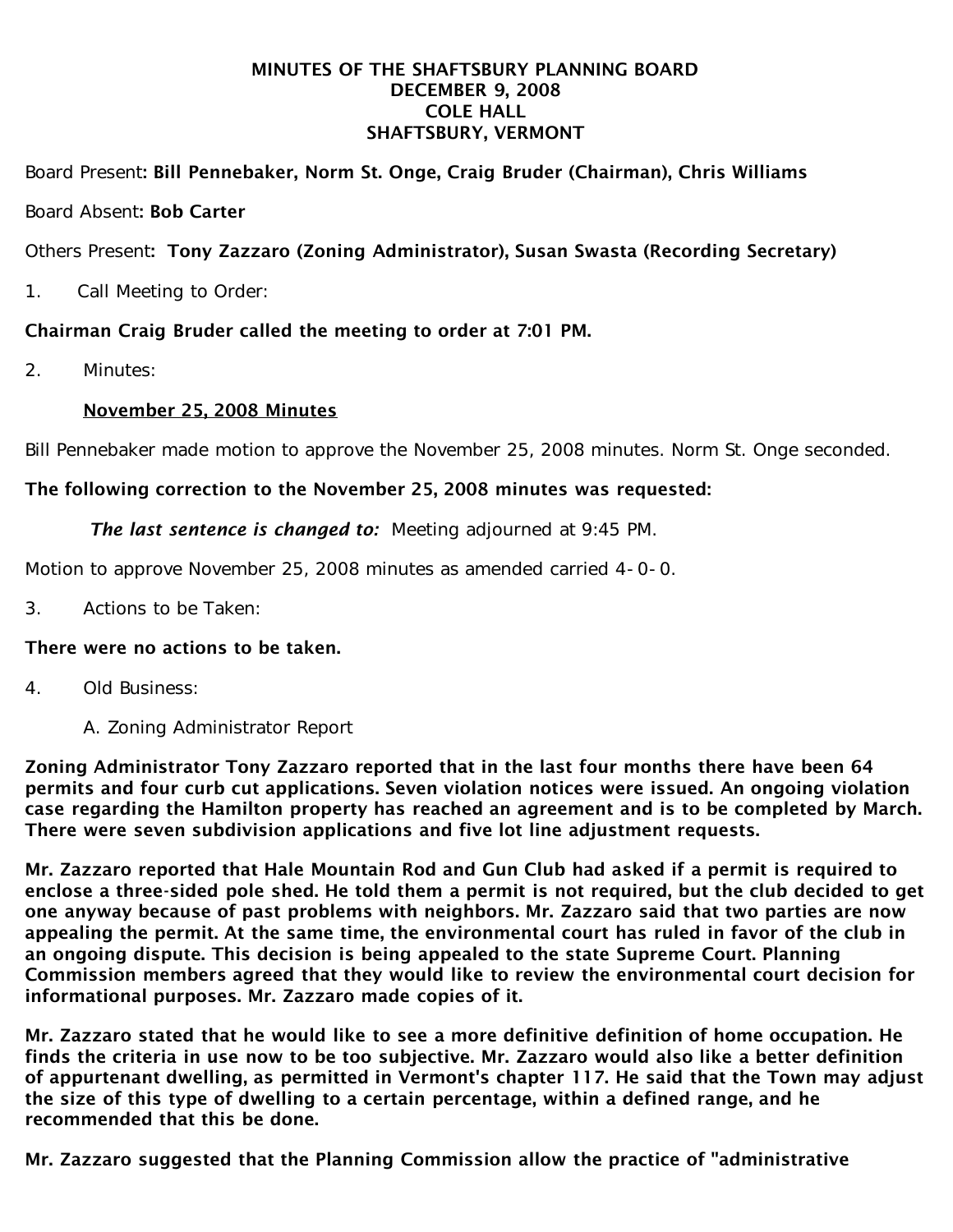approval" to allow the zoning administrator to approve minor items like lot line adjustments without requiring a Development Review Board (DRB) hearing. Chairman Bruder asked him to put together a one page report on how this would work, citing examples from other places.

Chairman Bruder asked if any of the seven violations had been major issues, and Mr. Zazzaro replied that none were. One has been turned over to Town Attorney Rob Woolmington. Mr. St. Onge stated that Mr. Zazzaro had told him he required a permit to enclose his pole barn last summer, which contradicts the information just given on the Hale Mountain pole building enclosure. Mr. Zazzaro said that a permit should not have been needed for an existing structure with no change in use.

## B. Outstanding Town Plan Items

Chairman Bruder asked Chris Williams if he got the last of the school data. Mr. Williams replied that he is still missing pieces of information because none of the people he contacted got back to him. As a result the section is a very limited snapshot of the educational situation. Under child care, information was added on the new pre-kindergarten pilot program in Shaftsbury, although the future of funding for this program is not known.

There was discussion of the recommendations in the education section. These will include better communication between the Town and the School, and continued communication and collaboration (and possible consolidation) between Shaftsbury and North Bennington schools. A recommendation that tuitionpaying students from outside Shaftsbury be permitted was suggested, but Mr. Williams pointed out that this policy is already in place. It will be noted in the section, but not made a recommendation.

Mr. Williams suggested a recommendation on breaking down archaic strictures such as board structure and district lines in order to create a more flexible school system, while maintaining educational quality. Others agreed.

Chairman Bruder said that tonight's changes on schools will be the last substantive changes to the Town Plan revision. Mr. Williams said he will try to get the last two numbers on schools. Planning Commission members will go over the Plan in the next 48 hours, and send any changes to Mr. St. Onge, who will prepare a final draft.

C. Action Plan for 2009

Chairman Bruder said that he will add Mr. Zazzaro's suggestions to his list of Planning Commission matters to be addressed. There was discussion of other projects to be taken up. Mr. Williams suggested that several issues requiring zoning map changes be done all at once. This might include a mobile home park overlay, exemption of small Town projects, and Paran Acres rezoning. Mr. Zazzaro felt that Paran Acres might be a stickier issue than the others. Other suggestions were historic district work and consideration of dog kennels and slaughterhouses in zoning bylaws. Mr. St. Onge said they should probably go over the recommendations made in the Town Plan for matters that should be addressed. Others agreed.

## Chairman Bruder asked what is happening with broad band. Mr. Pennebaker replied that the Solid Waste Committee is now the Environmental Issues Committee and will take the lead on broad band expansion.

# Chairman Bruder said that at the next meeting putting together a list of priorities for future work will be the main task.

Mr. Williams made motion to adjourn. Mr. Pennebaker seconded.

Meeting adjourned at 8:25 PM.